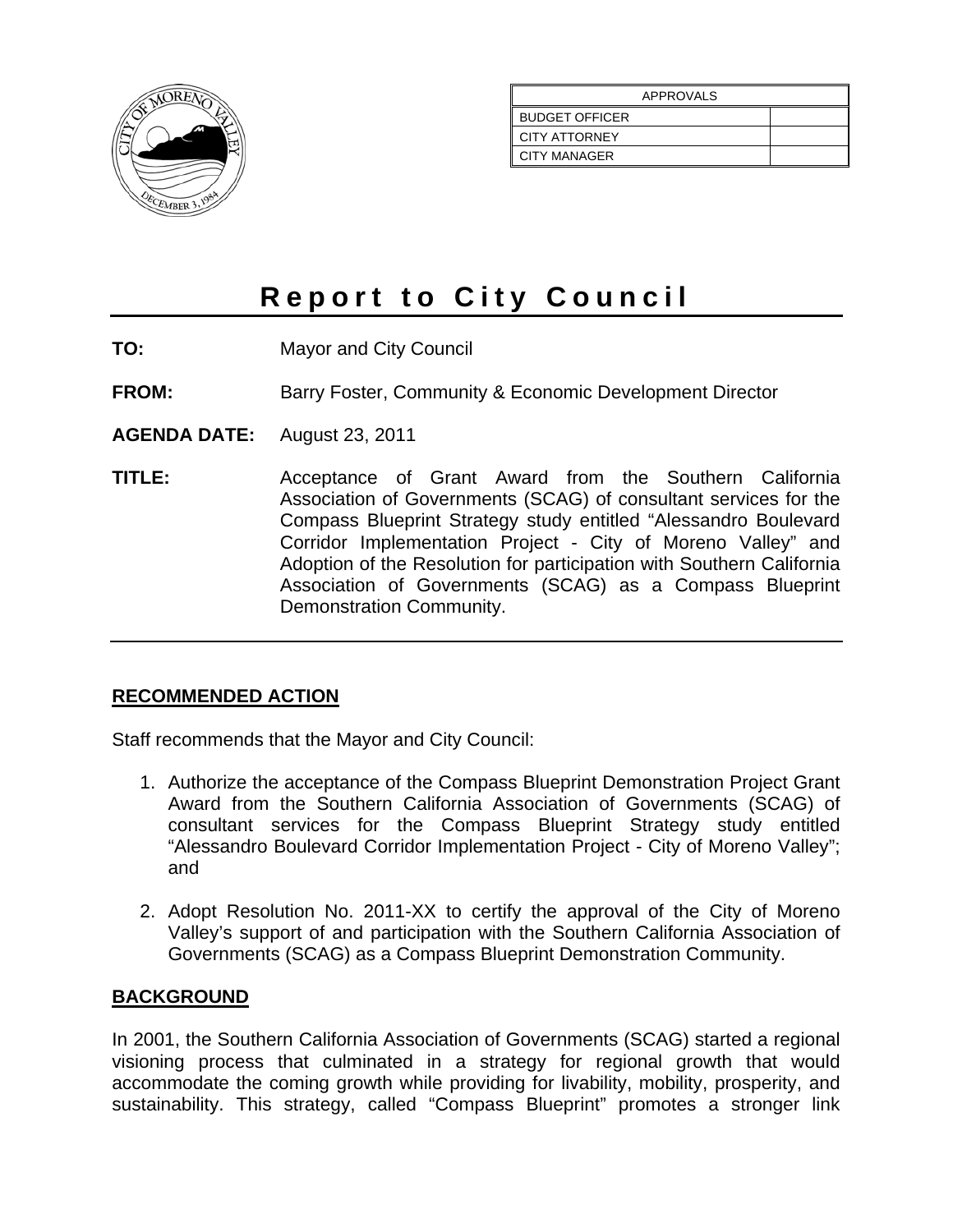between region wide transportation and land use planning and encourages creative, forward-thinking and sustainable development solutions that fit local needs and support shared regional values. The strategy is broadly based on the following four key principles, which can be referred to as the "Compass Principles."

- **Livability** *Creating positive communities*
- **Mobility** *Getting where we want to go*
- **Prosperity** *Long-term health for the region*
- **Sustainability** *Promoting efficient use of natural resources*

Compass Blueprint Planning Services are provided through Demonstration Projects, opportunities for local planning efforts to become regional showcases for superior planning. Demonstration Projects enable cities and counties to better evaluate planning options and stimulate sustainable development opportunities. The City of Moreno Valley applied for a Demonstration Project Grant Award in October 2010.

#### **DISCUSSION**

The Compass Blueprint Demonstration Project Grant Award covers the cost of the following as related to completion of the study:

- consultant services
- SCAG staff time
- financial resources
- technical assistance

The proposed "Alessandro Boulevard Corridor Implementation Project" is based on the recently completed "Alessandro Boulevard Corridor Demonstration Project" (SCAG sponsored Demonstration Project completed in June 2010) and promotes the Compass Principles by encouraging strategies to integrate transportation and community. That Project explored opportunities for mixed use transit-oriented development along Alessandro Boulevard, an important regional transportation link for Moreno Valley. The City of Moreno Valley would like to further promote the use of Alessandro Boulevard as a way to reduce the impacts of transportation on the environment and to provide efficient access to jobs and services. The amount of contractual services to be provided by SCAG is approximately \$165,000. Any necessary staff support costs will be provided within the existing Planning Division budget and will be nominal.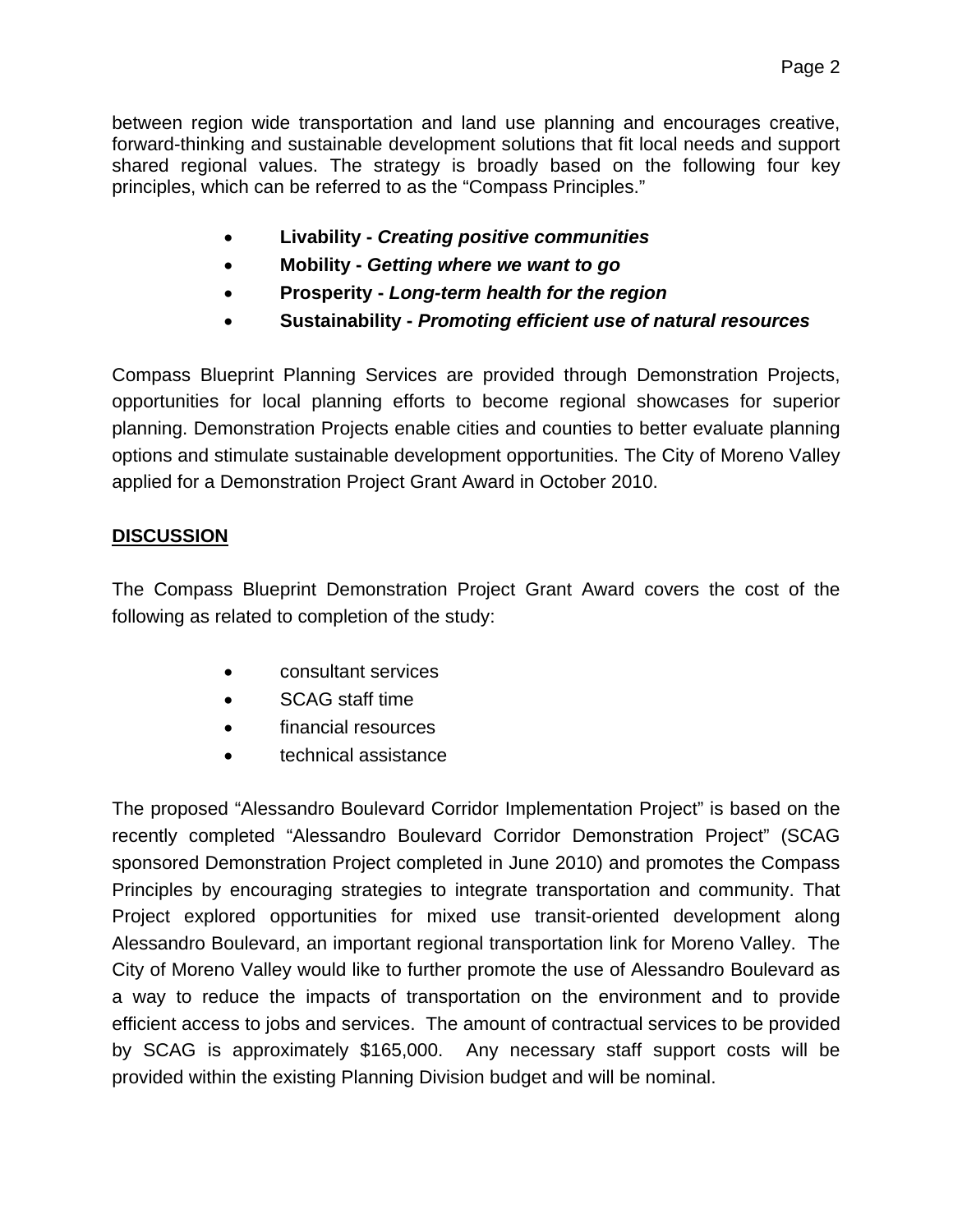To assist the City in the implementation of a vision for the Alessandro Boulevard area, this proposed demonstration project will:

- Create an overlay district for the Alessandro Boulevard corridors to identify areas suited for Multiple Use Districts (MUD1 and MUD2);
- Create requirements for selecting Multiple Use Districts (MUD1 and MUD2) sites;
- Create urban design strategies to intensify land uses;
- Rezone areas along Alessandro Boulevard to Residential 30 (R30) as identified in the draft General Plan Housing Element;
- Develop a set of street section standards for the Alessandro Boulevard corridor;
- Identify nodes along the Alessandro Boulevard corridor suited for specialized street section standards;
- Create a prototype design for covered bus stops along the Alessandro Boulevard corridor;
- Amend the General Plan to include new standards; and
- Identify next steps for quiding future changes along the corridor.

A consultant, RBF Consulting, has been selected for the proposed Alessandro Boulevard Corridor Demonstration Project. SCAG is currently working on finalizing the drafting of the contract and acceptance of the award by City Council is required prior to the contract's execution.

### **ALTERNATIVES**

- 1. Authorize acceptance of the Compass Blueprint Demonstration Project Grant Award; and
- 2. Adopt Resolution No. 2011-XX to certify the approval of the City of Moreno Valley's support of and participation with the Southern California Association of Governments (SCAG) as a Compass Blueprint Demonstration Community.

### **RECOMMENDATION**

- 1. Authorize the acceptance of the Compass Blueprint Demonstration Project Grant Award from the Southern California Association of Governments (SCAG) of consultant services for the Compass Blueprint Strategy study entitled "Alessandro Boulevard Corridor Implementation Project - City of Moreno Valley"; and
- 3. Adopt Resolution No. 2011-XX to certify the approval of the City of Moreno Valley's support of and participation with the Southern California Association of Governments (SCAG) as a Compass Blueprint Demonstration Community.